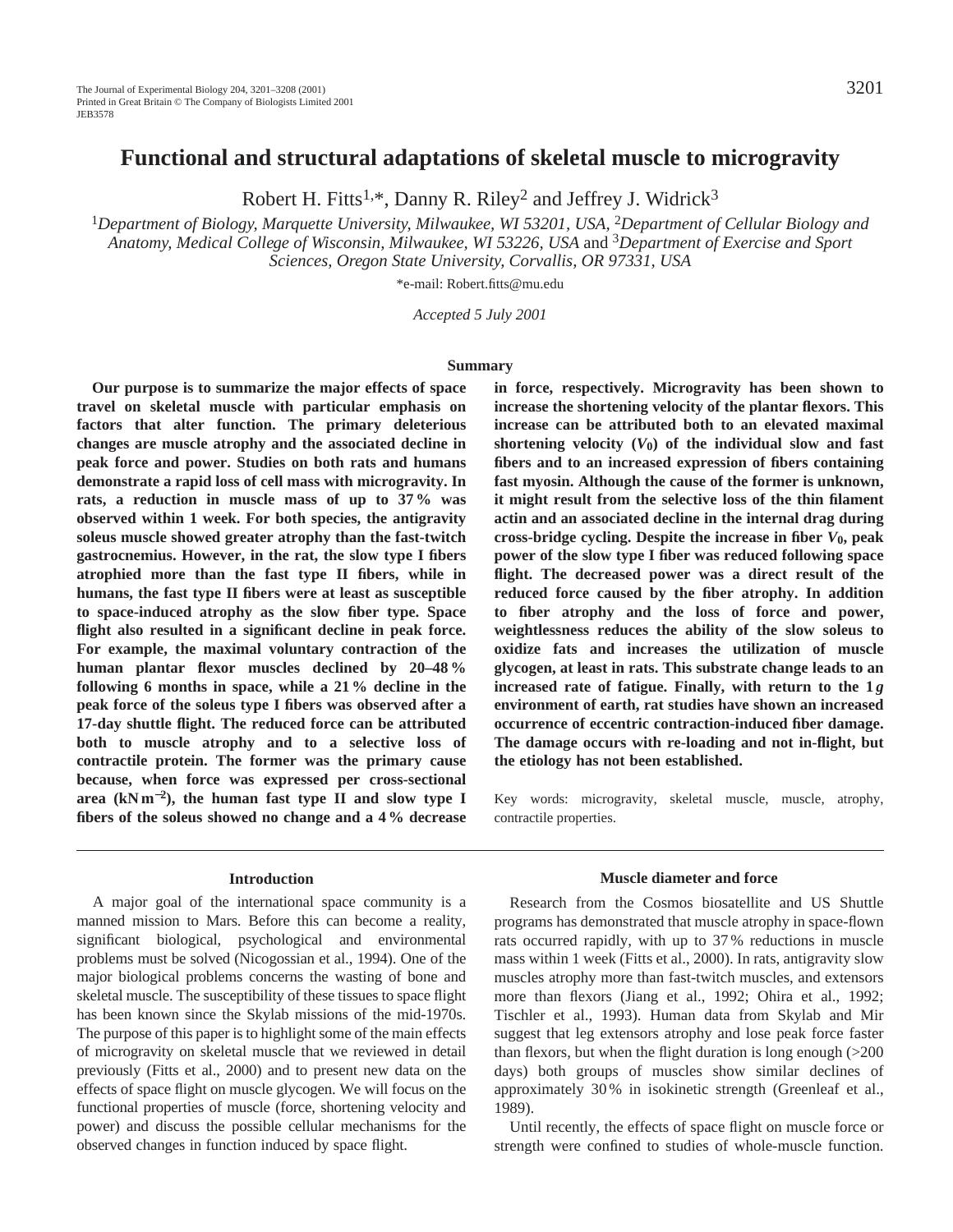# 3202 R. H. Fitts, D. R. Riley and J. J. Widrick

While providing important information regarding the extent of atrophy and loss of strength, such studies could not distinguish selective effects on slow *versus* fast fibers or the cellular mechanism for the loss of function. A cellular analysis of the calf muscles demonstrates a clear difference in the response of rats and humans to microgravity. For both species, fibers from the antigravity slow soleus showed greater atrophy than fibers from the fast-twitch gastrocnemius. However, when fibers within a given muscle were examined, rats, but not humans, showed selective atrophy of the antigravity slow type I fiber



Fig. 1. Cross section electron micrographs of soleus muscle fibers obtained pre-flight (A) and post-flight (B) from astronaut B of the 17-day STS-78 shuttle flight. The micrographs show the spaceflight-induced atrophy of the myofibrils and the rounding of the mitochondria. The Ibands of representative myofibrils are labeled (I). The amount of glycogen-like particles (the black dots surrounding the fibrils) is similar in both fibers. Scale bar, 0.5 µm.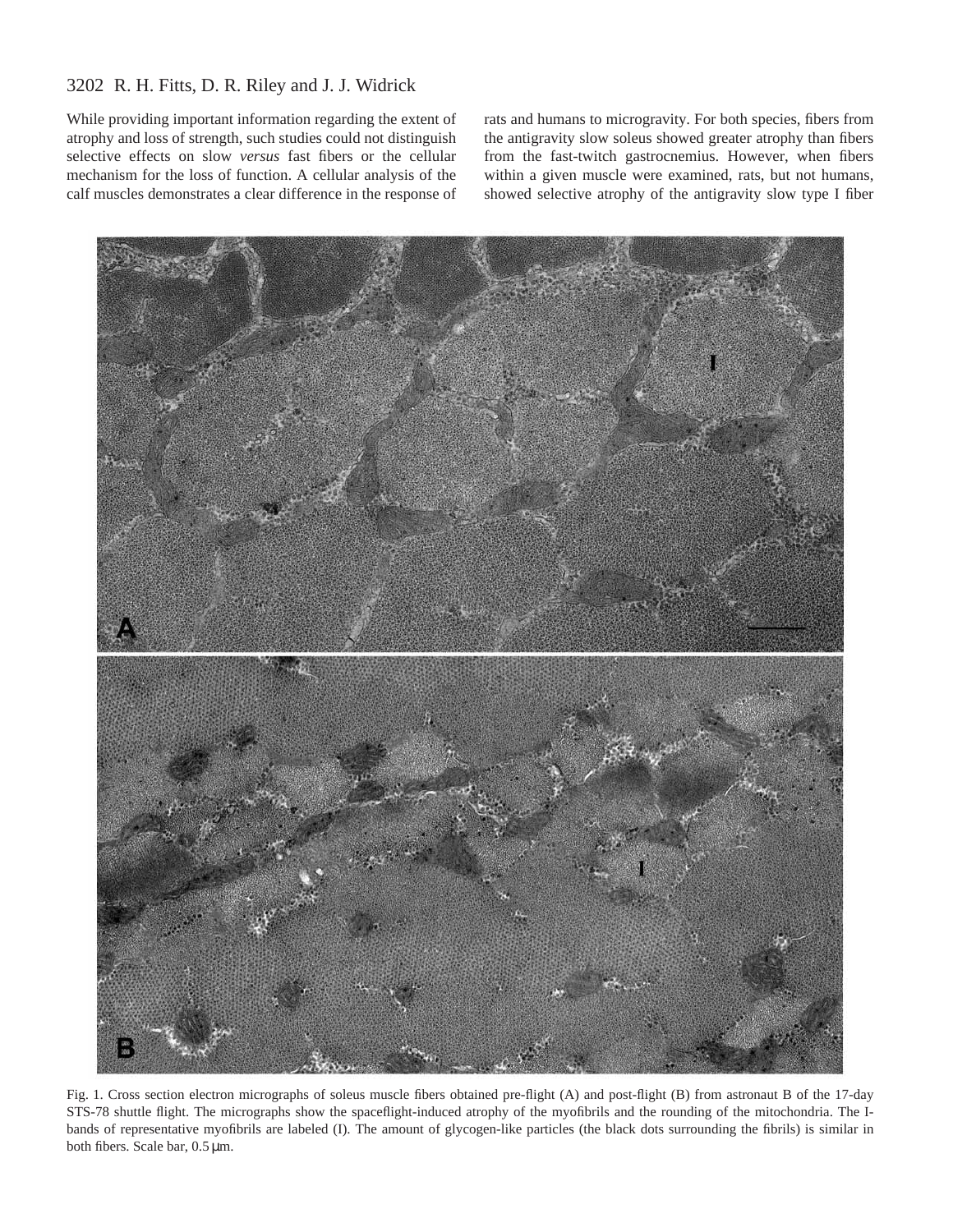(see fig. 1 of Fitts et al., 2000). Data on the vastus lateralis and soleus muscles suggest that in humans the fast type II fibers may be even more susceptible to microgravity-induced atrophy than the slow type I fiber (Fitts et al., 2000). Following an 11 day human space flight, Edgerton et al. (Edgerton et al., 1995) observed a significant decline in the cross-sectional area of fibers from the vastus lateralis, with the decline being greatest in the IIb fibers and least in the type I fibers. Widrick et al. (Widrick et al., 1999) made similar observations for the soleus: following a 17-day flight, the type IIa fiber cross-sectional area declined by 26 % compared with a 15 % reduction in the crosssectional area of the slow type I fiber. Fig. 1 shows an electron micrograph of soleus muscle fibers obtained pre- and postflight from astronaut B (Widrick et al., 1999). The space-flightinduced atrophy of the myofibrils is clearly observed.

Data from both Skylab and Mir have demonstrated that space flight reduces the peak force of limb skeletal muscle (Fitts et al., 2000). The decline in peak force can be attributed both to muscle atrophy and to a selective loss of contractile protein. Baldwin et al. (Baldwin et al., 1990) showed a significant decline in myofibril yield (mg protein g<sup>-1</sup> muscle) in the rat slow-twitch vastus intermedius but not in the fast-twitch vastus lateralis following a 12.5-day space flight. The authors concluded that the decline in myofibrillar protein content was attributable to a reduced slow (type I) and intermediate (presumably type IIa) myosin content. In humans, there are no published data on muscle protein content following space flight; however, the loss of force per cross-sectional area in the slow type I fibers suggests that slow myosin was also selectively lost in humans (Widrick et al., 1999).

Recently, we studied the contractile properties of individual fibers isolated from the soleus and gastrocnemius of four astronauts before and immediately after a 17-day space flight (STS-78). Consistent with previously published whole-muscle studies (Skylab and Mir) and single-fiber analyses of the human vastus lateralis, considerable variability was noted in the degree of cell atrophy and the loss of peak force among astronauts (Widrick et al., 1999). Studies of Mir cosmonauts after 6 months of space flight showed declines of calf plantar flexor volume ranging from 6 to 20%, while maximal voluntary contractions (MVCs) of the same muscle group declined by 20–48 % (Zange et al., 1997). Recently, a similar result was reported by Lambertz et al. (Lambertz et al., 2000), who found an average 17 % decline in the isometric torque measured during an MVC of the human plantarflexor muscle following 90–180 days in microgravity. Individual variability was also noted: 12 of the 14 cosmonauts showed decreases in torque ranging from 2 to 37 %, while two subjects showed slightly increased MVCs. In our study, we observed a 21 % decline in the average peak absolute force of the slow type I fiber following a 17-day space flight, while in individual astronauts the change ranged from 12 to 40 %. Currently, it is not known whether the observed variability among individuals is caused by a true difference in susceptibility to microgravity or results from variable amounts of in-flight countermeasure exercise. The average peak force for the post-flight soleus type

## *Adaptations of muscle to microgravity* 3203

IIa fibers was  $25\%$  lower than the pre-flight value – a decline somewhat greater than that observed for the type I fibers.

From a quantitative perspective, the most important cause of the decline in peak force is cell atrophy. When our data were corrected for the reduced mass by expressing fiber force in kN m<sup>−</sup>2, the 17-day space flight resulted in an average 4 % decline in peak force (Widrick et al., 1999). Fig. 2 shows the relationship between peak force (mN) and fiber diameter preand post-flight for the type I soleus fibers of subject B (the subject with the greatest microgravity-induced decline in fiber size and peak force). Pre-flight, the majority of fibers had diameters greater than  $100 \mu m$  and peak forces greater than 1 mN, while the post-flight fiber diameters were mostly less than  $100 \mu m$  with forces less than  $1 \text{ mN}$ . Fig. 2 also demonstrates the post-flight increase in the expression of type IIa myosin, as reflected by the increased number of type IIa fibers and the appearance of hybrid (type I/IIa) fibers in this subject.

The 17-day space flight affected the fibers of the gastrocnemius less than the soleus fibers. In fact, space flight had no effect on the mean diameter or mass-specific force of fast or slow fibers in the gastrocnemius (Widrick et al., 2001). A small reduction was observed in the average absolute peak force (mN) for the gastrocnemius type I fiber. It is not clear



Fig. 2. Relationship between fiber diameter and peak Ca2+-activated isometric force  $(P_0)$  for subject B of the 17-day STS-78 shuttle flight. Each symbol represents the results from a single soleus fiber. Type I fibers, shaded circles; type IIa fibers, filled triangles; type I/IIa fibers, open triangles (redrawn from Widrick et al., 1999).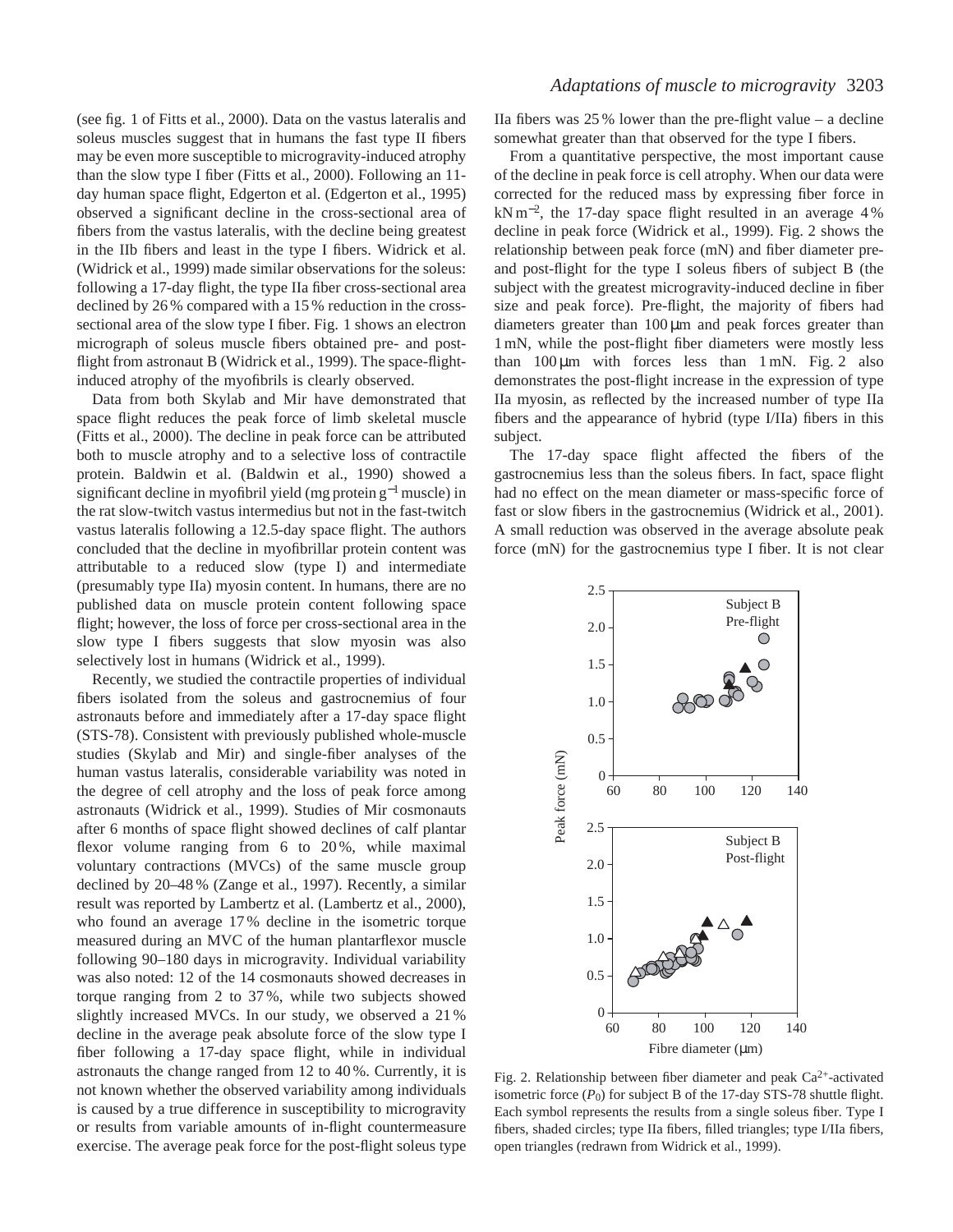## 3204 R. H. Fitts, D. R. Riley and J. J. Widrick

why space flight induced greater atrophy and force decline in soleus than in gastrocnemius fibers. One possibility is that space flight causes a shift in neuronal recruitment favoring flexors over extensors and, within the calf, the gastrocnemius over the soleus. The data of Recktenwald et al. (Recktenwald et al., 1999) support this hypothesis because they observed a shift towards a higher activation of the gastrocnemius relative to the soleus post-flight compared with pre-flight during treadmill walking in the rhesus monkey. However, mean integrated electromyographic activity per day recorded from the same STS-78 astronauts that we studied showed that soleus activity was greater in-flight than pre- or post-flight, while gastrocnemius activity was unaltered by flight (see fig. 6 in Edgerton et al., 2001). These data indicate that the selective atrophy of the soleus compared with the gastrocnemius fibers in the STS-78 flight was not explained by a greater relative decline in the in-flight soleus EMG activity. A second possibility is that the atrophy relates to the initial fiber size. Both Edgerton et al. (Edgerton et al., 1995) and Widrick et al. (Widrick et al., 1999) observed that muscles with largediameter fibers pre-flight showed greater atrophy than muscles with smaller average pre-flight diameters. Since the soleus type I fibers are significantly larger in diameter than the gastrocnemius type I fibers, this may in part explain their greater atrophy following microgravity (Fitts et al., 2000).

### **Maximal shortening velocity and peak power**

Experiments studying rats and humans have consistently demonstrated that the maximal shortening velocity  $(V_0)$  of the calf muscles increases as a result of space flight (Caiozzo et al., 1994; Caiozzo et al., 1996; Goubel, 1997; Lambertz et al., 2000; Widrick et al., 1999). Caiozzo and colleagues used the force–velocity relationship to calculate the maximal shortening velocity  $(V_{\text{max}})$  of the rat soleus and found a 14 % and 20 % increase following 6 days (Caiozzo et al., 1994) and 14 (Caiozzo et al., 1996) days of space flight, respectively. In both flights, the increased muscle velocity was associated with an increased expression of the fast type IIx myosin and a decline in expression of the slow type I myosin. Similar results were obtained when the velocity of human plantar flexors was evaluated following 3–6 month Mir flights. Goubel (Goubel, 1997) found a significant space-flight-induced increase in plantar flexor velocity in six out of seven subjects when velocity was measured during a contraction at 15 % of peak power. Consistent with this result, Lambertz et al. (Lambertz et al., 2000) recently reported an average 31 % increase in the shortening velocity during a 10 % MVC for 14 cosmonauts following 90–180 days in space. As with muscle atrophy, considerable variability was observed: the velocity increases ranged from 4 to 75 %.

Widrick et al. (Widrick et al., 1999) studied the effects of a 17-day space flight on the single-fiber contractile properties of fibers isolated from the soleus and gastrocnemius muscles of four crew members. Maximal fiber shortening velocity was determined using the unloaded slack test technique (fiber *V*0) and calculated from the force–velocity relationship (*V*max). Importantly, in the soleus, the type I fiber  $V_0$  and  $V_{\text{max}}$ increased by 30 and 44 %, respectively. Similar increases were observed in the soleus type IIa fiber, in which  $V_0$  increased by 55 % post-flight. The gastrocnemius fibers were less affected by space flight: the slow type I fibers from this muscle showed a 22 % increase in *V*0, while this variable was unaltered in the fast type IIa fibers.

The data of Widrick et al. (Widrick et al., 1999) indicate that the space-flight-induced increase in the shortening velocity of the plantar flexor muscles is in part due to an increased velocity of the individual fiber types and not simply the result of an increased expression of fast-type myosin. Although we did observe an increase in the number of fibers expressing fasttype myosin post-flight, the significant increase in the velocity of the slow type I and fast type IIa fibers could not be explained by an altered myosin heavy chain isozyme content. The cause of the microgravity-induced increase in fiber *V*0 and *V*max is unknown. We did observe an increase in the content of the myosin light chain 3 in the slow soleus fibers post-flight; however, the increase did not show a significant correlation with *V*0. Widrick et al. (Widrick et al., 1999) proposed that the increased fiber *V*0 might be caused by a selective loss of the thin filament actin. Riley et al. (Riley et al., 2000) demonstrated that microgravity did indeed cause a selective loss of actin relative to myosin, and proposed that this change should increase the spacing between the thick and thin filaments. As a result, the cycling cross-bridges would be expected to detach sooner which, in turn, would reduce the internal drag that develops during the final portion of the crossbridge stroke. The reduced drag would allow for an increased fiber  $V_0$ . The thin filament concentration in the A-band was reduced by 26 % post-flight, which resulted from a 17 % reduction in the number of thin filaments and a 9 % increase in the number of filaments too short to penetrate into the overlap A-band region. Fig. 3 presents a schematic representation of the thin and thick filament layout in a normal and an atrophic sarcomere.

In rats, 6–14 days of space flight caused a 16–20 % decline in the peak power of the soleus (Caiozzo et al., 1994; Caiozzo et



Fig. 3. Schematic representation of the *in vivo* status of thin-filament packing density and spacing in half a sarcomere from a normal preflight muscle and in half a sarcomere from an atrophic muscle after a 17-day space flight in humans. Subsequent to atrophy after space flight, short thin filaments increased in number by 9 %, and 17 % of the thin filaments were lost. These changes summed to produce a 26 % decrease in thin filament density in the overlap A-band region (redrawn from Riley et al., 2000).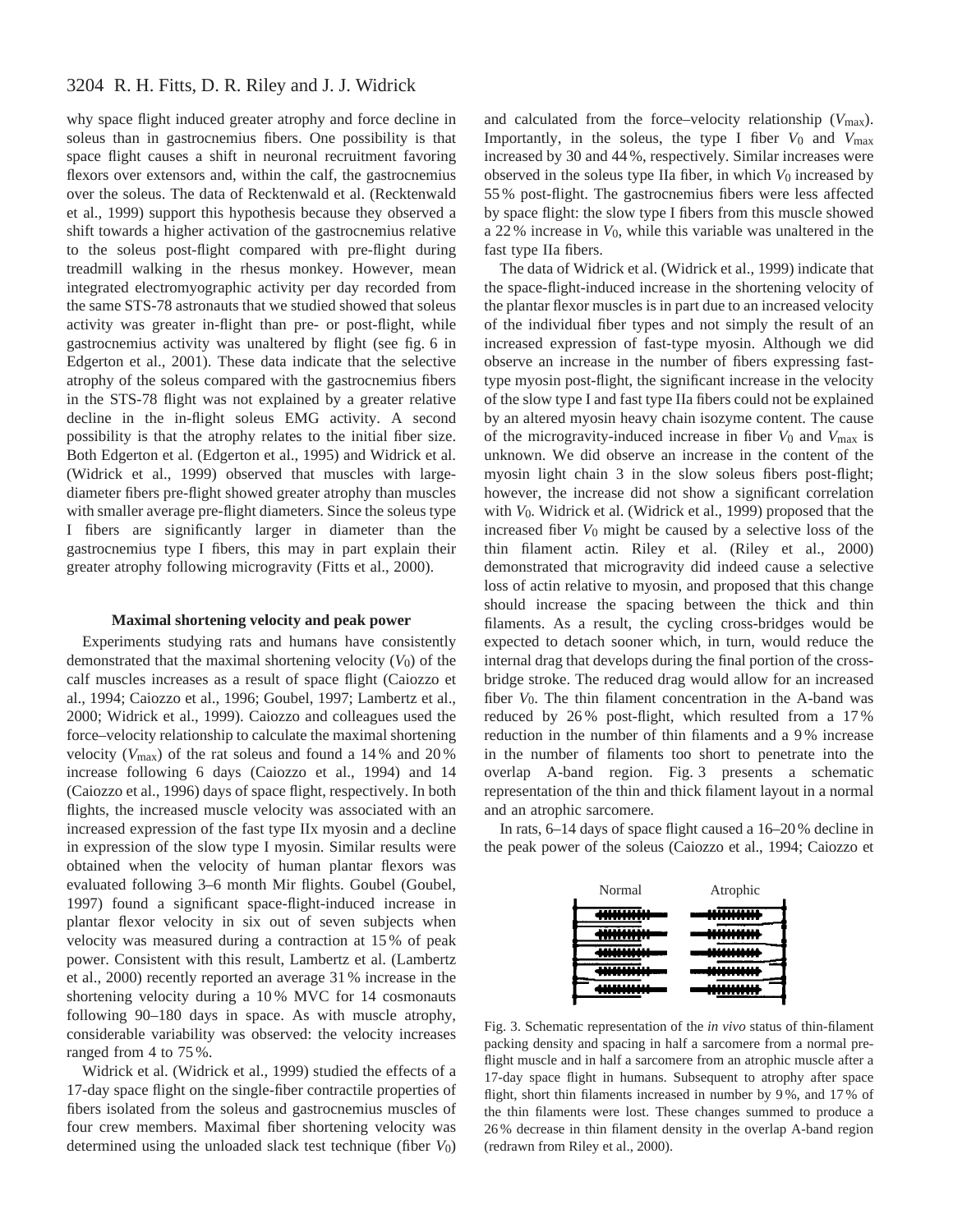

Fig. 4. Force–velocity (F-V) and force–power (F-P) relationships of pre- and post-flight soleus fibers from subject B of the 17-day STS-78 shuttle flight. Continuous lines represent composite pre-flight force–velocity and force–power relationships. Broken lines represent post-flight force–velocity and force–power relationships (redrawn from Widrick et al., 1999). *FL*, fiber length.

al., 1996). This decline occurred despite a significant increase in *V*max and was a direct result of muscle atrophy and the reduced force-generating capacity of the muscle. In the single-fiber study of Widrick et al. (Widrick et al., 1999), the peak power of the soleus type I fiber declined by approximately 20 % in two of the four crew members. In the other two crew members, the increase in fiber velocity was enough to compensate for the reduction in force such that no significant change was observed in peak power. In all four astronauts, the force and velocity utilized to generate peak power were lower and higher, respectively, compared with the pre-flight fibers. Fig. 4 shows composite force–velocity and force–power relationships for the pre- and post-flight slow type I fibers from astronaut B. The plots clearly demonstrate the reduced peak force (mN) and power and the increased *V*max in the post-flight fibers.

Antonutto et al. (Antonutto et al., 1998; Antonutto et al., 1999) examined the maximal leg power of astronauts following space flights lasting 21–180 days. In one astronaut, leg power was reduced by 54 % after only 21 days of weightlessness. This change was considerable greater than the decline in single-fiber peak power following a 17-day flight (Widrick et al., 1999) and suggests that factors other than fiber atrophy contributed to the decline. One possibility is that space flight altered the motor recruitment pattern, resulting in a greater activation of flexors than extensors, and that this contributed to the reduce power measured during a maximal leg extension test (Fitts et al., 2000). The time course of the decline in peak power to a new microgravity steady state was approximately 6 months, a value similar to that observed for muscle mass and force (Greenleaf et al., 1989).

## **Substrate and metabolic changes with microgravity and their impact on fatigue**

Observations from both space flight and models of

# *Adaptations of muscle to microgravity* 3205

weightlessness suggest that microgravity reduces the ability of limb skeletal muscle to oxidize free fatty acids and increases the utilization of carbohydrates during exercise. Baldwin et al. (Baldwin et al., 1993) showed that muscle homogenates prepared from space-flown rats had a reduced ability to oxidize free fatty acids. Consistent with this observation, we observed that 2 weeks of hindlimb unloading increased the utilization of glycogen and the production of lactate during electrical stimulation of the rat soleus muscle (Grichko et al., 2000). The latter observation was not simply the result of an increased number of fast-twitch glycolytic fibers because increased glycogen depletion and lactate production were observed in the slow type I fibers. These substrate changes have functional consequences because both weightlessness and hindlimb unweighting have been shown to increase the fatigability of the soleus muscle (McDonald et al., 1992). These metabolic adaptations do not appear to be caused by a reduced aerobic enzyme capacity because the activity of marker enzymes of the β-oxidative pathway and the Krebs cycle were not altered by either space flight or models of weightlessness in either rats or humans (Fitts et al., 2000).

We have observed that both hindlimb unloading in rats and bed rest in humans increased the resting muscle glycogen content of the soleus (Grichko et al., 2000). However, 17 days of space flight had no effect on soleus glycogen content in humans (R. H. Fitts, V. P. Grichko and M. L. De La Cruz, unpublished observations). This result can be observed in Fig. 1. The small particles surrounding the myofilaments are glycogen particles, and equal numbers are observed in the preflight (Fig. 1A) and post-flight (Fig. 1B) micrographs. The lack of a significant increase in muscle glycogen content in this study may have resulted from an inadequate caloric intake. Stein et al. (Stein et al., 1999) reported that the crew from this flight were in negative caloric balance. Thus, with an adequate caloric intake, space flight may induce an increase in resting muscle glycogen content similar to that observed following bed rest.

The cause of the increased reliance on carbohydrates following space flight and models of weightlessness is unknown (Baldwin et al., 1993; Grichko et al., 2000). As stated above, the increase does not seem to be caused by an altered aerobic enzyme capacity. Our working hypothesis is that it results from a combination of a change in substrate regulation at the onset of exercise and an inhibition of carnitine palmitoyltransferase (CPT I), the rate-limiting enzyme for the oxidation of long-chain fatty acids. We have previously shown that steady-state skeletal muscle blood flow is not altered by hindlimb unloading (McDonald et al., 1992). However, recent evidence suggests that the rate of increase in blood flow with the onset of exercise may be depressed. Hindlimb unloading has been shown to reduce endothelium-dependent dilation in soleus feed arteries, and soleus blood flow measured using the microsphere technique was depressed in the first minute of exercise following 28 days of hindlimb unloading (Jasperse et al., 1999; M. D. Delp, personal communication). Thus, the possibility exists that models of weightlessness and space flight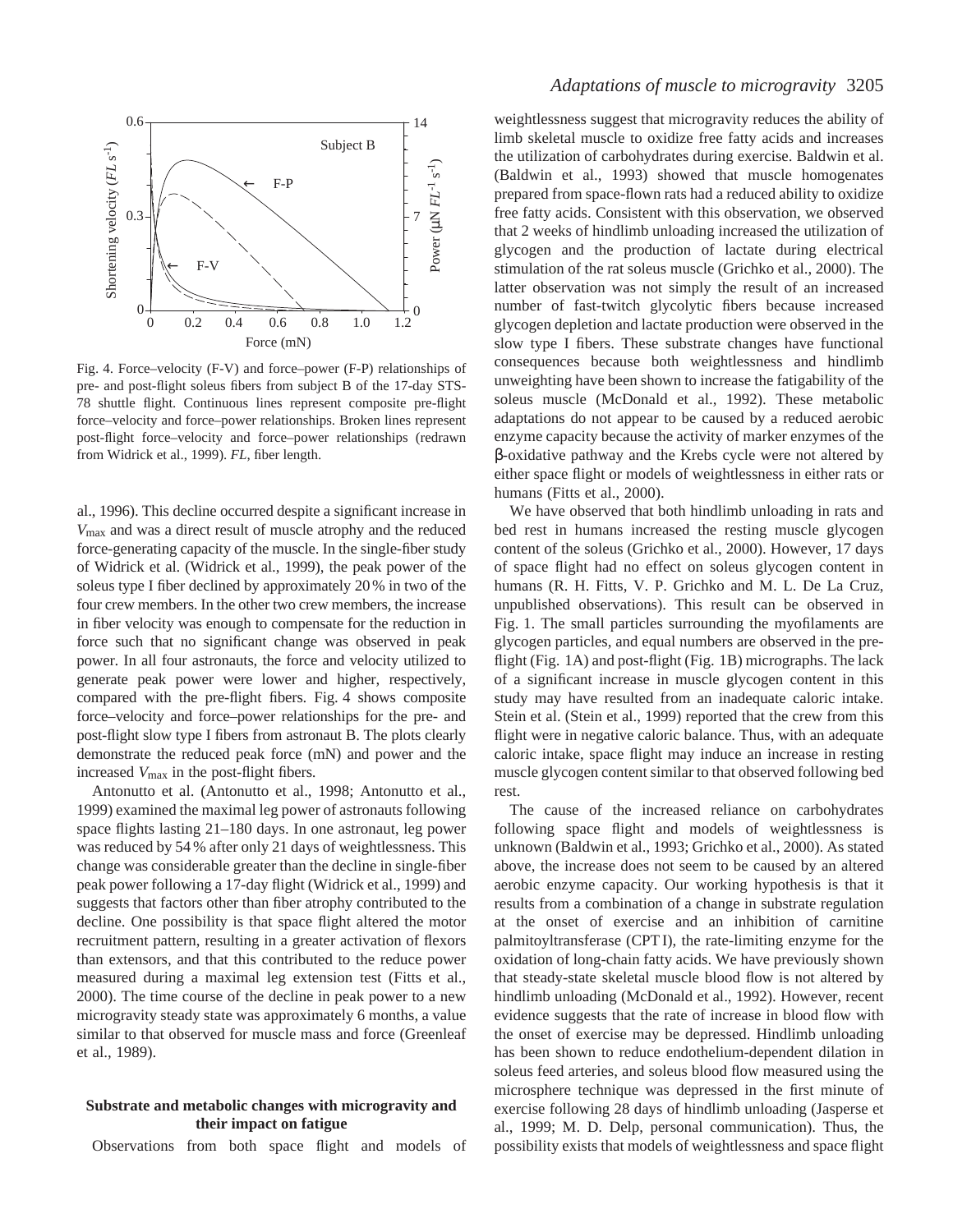# 3206 R. H. Fitts, D. R. Riley and J. J. Widrick

may reduce the rate at which muscle blood flow increases with the onset of exercise. This, in turn, would increase the rate of creatine phosphate and ATP hydrolysis, increase ADP, AMP and inorganic phosphate production and stimulate glycolysis. The elevated glycolytic rate would increase the production of acetyl-CoA and malonyl-CoA. The latter is a known inhibitor of CPT I and, thus, fatty acid oxidation would be reduced. In addition, space flight and models of weightlessness may reduce the activity of adenosine-5′-monophosphate-activated protein kinase (AMPK). This enzyme appears to be a metabolic master switch controlling the activity of various metabolic pathways (Winder and Hardie, 1999). Of importance here, a reduced AMPK activity would reduce the inactivation of the target protein acetyl-CoA carboxylase (ACC), which would allow levels of the product of ACC (malonyl-CoA) to remain high. It is also possible that the exercise-induced mobilization of fatty acids from the adipose sites may be depressed by space flight or models of weightlessness. This would reduce fatty acid oxidation by limiting their delivery to and uptake by the skeletal muscle.

## **Muscle fiber damage following space flight**

Muscle fiber damage following space flight is a major problem. Currently, there are no data on astronauts that address

this issue, but rat studies have shown the problem to be caused by re-loading post-flight (Riley et al., 1996). These studies were recently reviewed in detail (Fitts et al., 2000), so only a few of the key data will be described here. The initial evidence of fiber damage post-flight came from the Russian Cosmos flights (Riley et al., 1990; Riley et al., 1992). The 14-day Cosmos 2044 flight showed that rats killed 8–11 h after landing exhibited extensive sarcomere disruption and edema but minimal tissue necrosis and macrophage and satellite cell activation (Riley et al., 1992). Fig. 5 shows a longitudinal section of adductor longus muscle fibers from a rat flown on the Cosmos 2044 mission. The central muscle fiber exhibits foci of sarcomere eccentric-like contraction damage, representing myofilament disruption. On average, 15 % of the soleus fibers and 44 % of the adductor longus fibers showed damage in the post-flight sections.

It was not until the 1993 SLS-2 mission, during which rat muscles were examined in space, that it was possible to separate in-flight from post-flight changes in cell structure (Riley et al., 1996). The soleus and adductor longus samples collected in-flight showed no evidence of fiber damage. This documented what had previously been suspected, that muscle fiber damage was primarily a post-flight condition resulting from eccentric contractions during re-loading in a normalgravity environment.



Fig. 5. Toluidine-Blue-stained, longitudinal semithin section of adductor longus muscle fibers from a rat orbited in microgravity for 2 weeks in Cosmos biosatellite mission 2044 and returned to terrestrial gravity loading for approximately 10 h before tissue fixation. The central muscle fiber exhibits large and small lighter-stained foci of sarcomere eccentric-like contraction damage, representing myofilament disruption. Sarcomere lesions were detected in 44 % of the fibers examined. Scale bar, 42  $\mu$ m.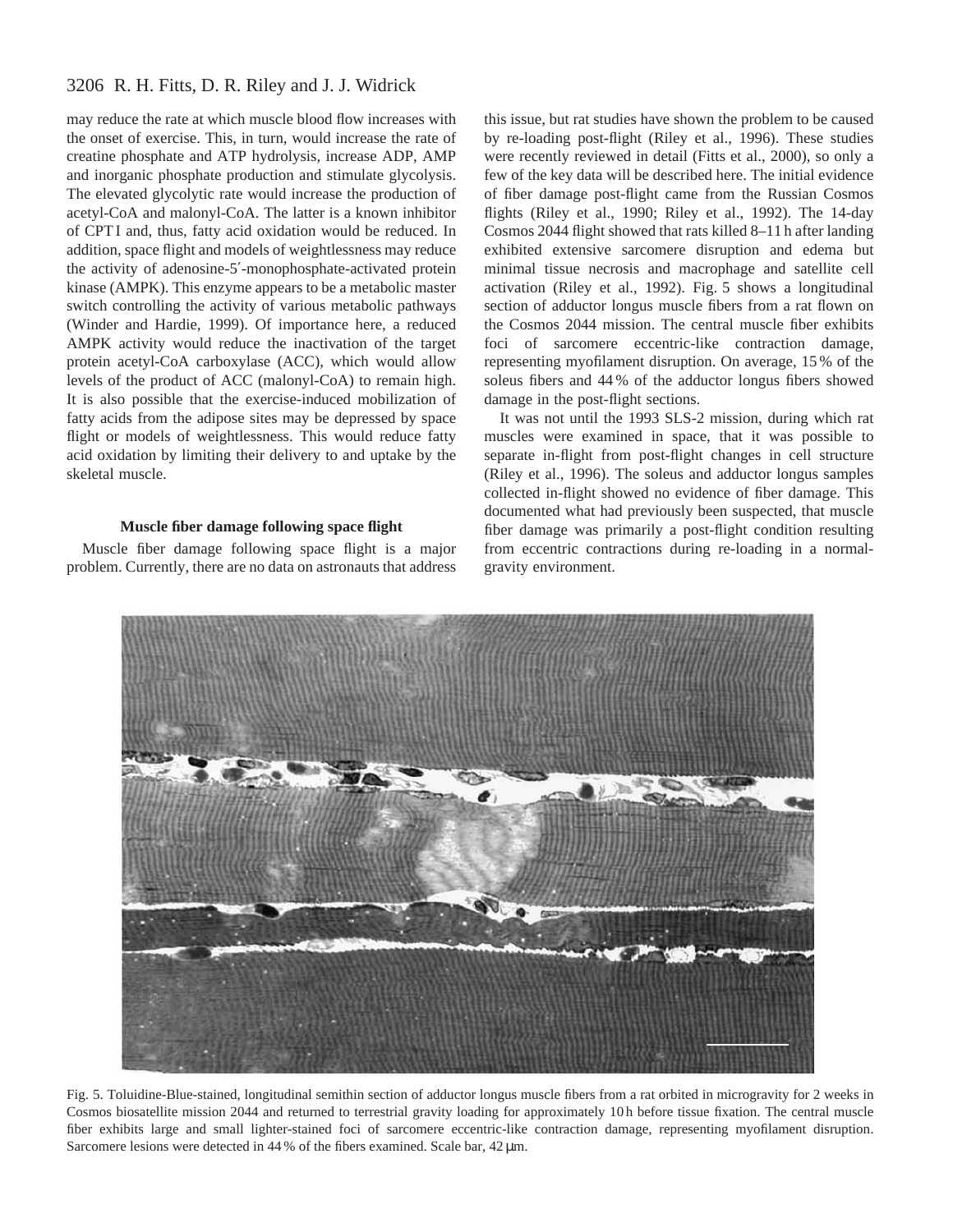Although the problem of fiber damage post-flight has not been studied in man, it probably occurs because astronauts complain of persistent muscle soreness for up to months postflight. The microgravity environment has apparently altered the muscle so that it is more susceptible to eccentric-induced contractile damage post-flight. Following weightlessness and hindlimb unloading in rats, the slow type I fibers showed preferential damage, which was attributed to the selective recruitment of this fiber type (Riley et al., 1996). The causative factors of fiber damage are not known, but damage might in part relate to cell atrophy and the selective loss of the contractile protein actin (Fitts et al., 2000). Post-flight, any load and strain on the atrophied fiber would be relatively greater and thus more likely to cause damage. At the fibril level, the load would be distributed to fewer actin filaments, which might increase their susceptibility to damage. Other possibilities include changes in the protein titin, the cytoskeletal protein desmin and/or alterations in the dystrophin–glycoprotein complex. Titin is a protein known to extend from the Z-line to the M-line of the A-band. It is thought to play a role in establishing resting tension and in the orientation of the thick filament myosin (Labeit et al., 1997). Thus, alterations in this protein could cause the thick filament to move from the center of the sarcomere towards the Z-line. A breakdown in desmin and/or reduction or absence of a single component of the dystrophin–glycoprotein complex could result in greater susceptibility of the sarcolemma to contraction-induced damage (Chopard et al., 2001; Lieber et al., 1996).

### **Concluding remarks**

One of the primary problems associated with weightlessness and models of weightlessness, such as bed rest, is muscle cell atrophy. Extensors atrophy at a faster rate than flexors and, within the plantar flexor group, the antigravity soleus muscle atrophies more than the gastrocnemius. In rats, the slow type I fiber shows selective atrophy, while in humans the fast type II fibers atrophy as much as, if not more than, the slow fibers. This cell wasting leads to a reduced peak force and power. In addition to atrophy, weightlessness causes a selective loss of contractile proteins, with the decline in actin content being greater than that for myosin. The latter may contribute to the space-flight-induced increase in fiber shortening velocity.

In rats (and perhaps humans), space flight and models of weightlessness increase resting muscle glycogen content, and glycogen depletion and lactate production are accelerated during activity. The increased dependence on glycogen is associated with a reduced ability to oxidize free fatty acids. The reduced ability to oxidize fats may be caused by substrate inhibition of CPT I, the rate-limiting enzyme in fatty acid oxidation.

Finally, muscle fiber damage following space flight has been observed in rats. Although some damage may occur in space, the majority occurs following re-loading upon return to earth. The lesions are similar to those observed following eccentric contractions. The etiology of the increased sensitivity to cell

damage following microgravity is unknown, but may be caused by the cell atrophy and reduced actin content and/or to the selective loss of other proteins such as titin, desmin and dystrophin.

This work was supported in part by NASA Grants NAS 9- 18768 and NAG 9-1156 to R.H.F. The authors thank the Shuttle Transport System (STS-78) crew and the scientists of the National Aeronautics and Space Administration (NASA) Johnson Space Center.

### **References**

- **Antonutto, G., Bodem, F., Zamparo, P. and di Prampero, P. E.** (1998). Maximal power and EMG of lower limbs after 21 days spaceflight in one astronaut. *J. Gravitat. Physiol.* **5**, 63–66.
- **Antonutto, G., Capelli, C., Girardis, M., Zamparo, P. and di Prampero, P. E.** (1999). Effects of microgravity on maximal power of lower limbs during very short efforts in humans. *J. Appl. Physiol.* **86**, 85–92.
- **Baldwin, K., Herrick, R., Ilyina-Kakueva, E. and Oganov, V.** (1990). Effect of zero gravity on myofibril content and isomyosin distribution in rodent skeletal muscle. *FASEB J.* **4**, 79–83.
- **Baldwin, K. M., Herrick, R. E. and McCue, S. A.** (1993). Substrate oxidation capacity in rodent skeletal muscle: effects of exposure to zero gravity. *J. Appl. Physiol.* **75**, 2466–2470.
- **Caiozzo, V. J., Baker, M. J., Herrick, R. E., Tao, M. and Baldwin, K. M.** (1994). Effect of a spaceflight on skeletal muscle: mechanical properties and myosin isoform content of a sow muscle. *J. Appl. Physiol.* **76**, 1764–1773.
- **Caiozzo, V. J., Haddad, F., Baker, M. J., Herrick, R. E., Prietto, N. and Baldwin, K. M.** (1996). Microgravity-induced transformations of myosin isoforms and contractile properties of skeletal muscle. *J. Appl. Physiol.* **81**, 123–132.
- **Chopard, A., Pons, F. and Marini, J. F.** (2001). Cytoskeletal protein contents before and after hindlimb suspension in a fast and slow skeletal muscle. *Am. J. Physiol.* **280**, R323–R330.
- **Edgerton, V. R., McCall, G. E., Hodgson, J. A., Gotto, J., Goulet, C., Fleischmann, K. and Roy, R. R.** (2001). Sensorimotor adaptations to microgravity in humans. *J. Exp. Biol.* **204**, 3216–3223.
- **Edgerton, V. R., Zhou, M.-Y., Ohira, Y., Klitgaard, H., Jiang, B., Bell, G., Harris, B., Saltin, B., Gollnick, P. D., Roy, R. R., Day, M. K. and Greenisen, M.** (1995). Human fiber size and enzymatic properties after 5 and 11 days of spaceflight. *J. Appl. Physiol.* **78**, 1733–1739.
- **Fitts, R. H., Riley, D. R. and Widrick, J. J.** (2000). Microgravity and skeletal muscle. *J. Appl. Physiol.* **89**, 823–839.
- **Goubel, F.** (1997). Changes in mechanical properties of human muscle as a result of spaceflight. *Int. J. Sports Med.* **18**, S285–S287.
- **Greenleaf, J. E., Bulbulian, R., Bernauer, E. M., Haskell, W. L. and Moore, T.** (1989). Exercise-training protocols for astronauts in microgravity. *J. Appl. Physiol.* **67**, 2191–2204.
- **Grichko, V. P., Heywood-Cooksey, A., Kidd, K. R. and Fitts, R. H.** (2000). Substrate profile in rat soleus muscle fibers after hindlimb unloading and fatigue. *J. Appl. Physiol.* **88**, 473–478.
- **Jasperse, J. L., Woodman, C., Price, E., Hasser, E. and Laughlin, M.** (1999). Hindlimb unweightening decreases cNOS gene expression and endothelium-dependent dilation in rat soleus feed arteries. *J. Appl. Physiol.* **87**, 1476–1482.
- **Jiang, B., Ohira, Y., Roy, R., Nguyen, Q., Ei, I.-K., Oganov, V. and Edgerton, V.** (1992). Adaptation of fibers in fast-twitch muscle of rats to spaceflight and hindlimb suspension. *J. Appl. Physiol.* **73**, 58S–65S.
- **Labeit, S., Kolmerer, B. and Linke, W. A.** (1997). The giant protein titin. *Circulation Res.* **80**, 290–294.
- **Lambertz, D., Perot, C., Kaspranski, R. and Goubel, F.** (2000). Effects of long-term spaceflight on mechanical properties of muscles in humans. *J. Appl. Physiol.* **90**, 179–188.
- **Lieber, R.L., Thornell, L.E. and Fridén, J.** (1996). Muscle cytoskeletal disruption occurs within the first 15 min of cyclic eccentric contraction. *J. Appl. Physiol.* **80**, 278–284.
- **McDonald, K. S., Delp, M. D. and Fitts, R. H.** (1992). Fatigability and blood flow in the rat gastrocnemius–plantaris–soleus after hindlimb suspension. *J. Appl. Physiol.* **73**, 1135–1140.